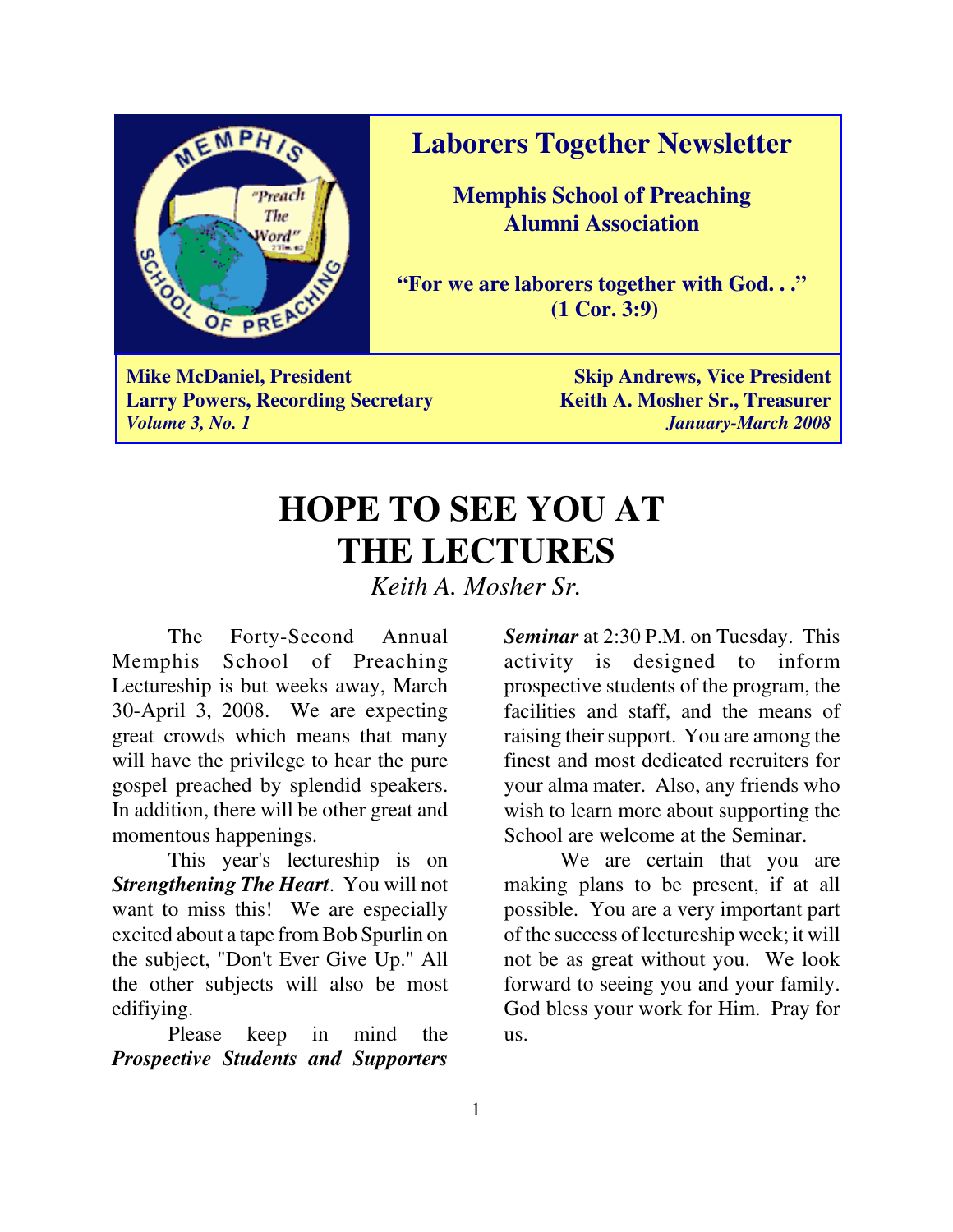#### **The Passing Of Alumni And Their Wives**

We know of four alumni who have passed away in the following year: William Armstead, William Norman, Frank Payne, and Dewey Medlin. If you know of others, please call the school office or e-mail me as soon as possible.

We regret to inform you that the wives of two alumni have also recently passed away.

Sister Claire Walker, beloved wife of Adolphus Walker (class of 1985), passed away on Tuesday, February 12<sup>th</sup>.

Even more recently, Sister Shirley Bryant, beloved wife of Jim Bryant (class of 1973), passed away yesterday, March 5, 2008. The viewing and funeral will be at Aldridge Grove church of Christ today. This is where Jim has been preaching for many years. Jim's address is 2635 County Road 150, Moulton, Alabama 35650-9789 if you would like to send him a card. After today, she will be taken to Ravenden, Arkansas for another service and burial. This is where Shirley was from.

Also, brother Bobby Liddell's sister, Gwendolyn Johnson, passed away on February 14th. She had been ill for some time.

Our deepest sympathy is extended to all of these families in their bereavement.

### **Prayer Requests**

Patsy Hughes (age 15), daughter of Michael Hughes (1976), was critically injured recently when a vehicle crashed through a convenience store where she was. We understand she is doing some better. Please remember her in your prayers.

My wife, Martha McDaniel, underwent surgery in January to remove a cancerous tumor in her salivary gland. She is doing well and no treatments were required. We ask for your prayers that the cancer does not recur.

I would also like to ask for your prayers on behalf of sister Loretta Tucker. She is the beloved wife of Mike Tucker who is the faithful gospel preacher at the Northside church in Mayfield, KY and a friend of mine. She has just been diagnosed with Arthur Kerea Malformation (birth defect of skull & 1st 2 disc). This causes a larger than normal opening at base of skull and affects discs, allowing the brain stem to get into the enlarged area putting pressure on the spinal cord. She had a great deal of mental confusion, loss of memory, a horrible head ache with electrical sensations in her head, neck and sometimes arms.

Please remember Sister Loretta Tucker in your prayers.

### NEW BOOK AVAILABLE AT THE LECTURESHIP

Brother Keith Mosher tells me that he hopes to have his new book available during lectureship week for your purchase. It is his material found in *The Book God Breathed*, Volumes 1, 2, and 3 covering Inspiration, Canonicity, and Textural Criticism in one hardback volume. This

book will serve as the Memphis School of Preaching's new textbook for the General Biblical Introduction Course.

This material is tremendous and needs to be in the hands of Christians in the pulpit as well as in the pew.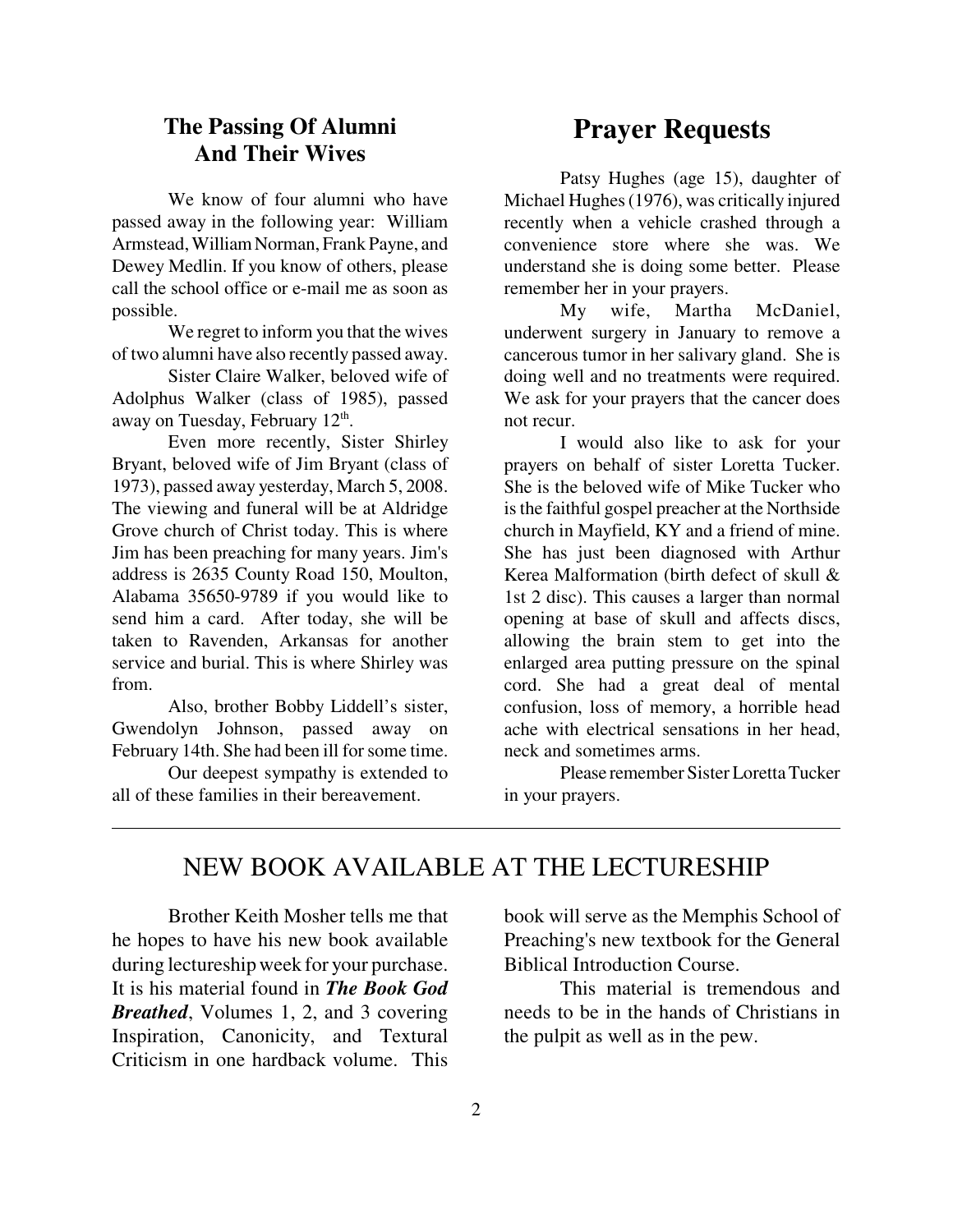### **Free Books!!!**

Yes, you read that headline right. I am talking about free books. Does that interest you book-loving preachers out there?

During the lectureship, there will be a table set up with stacks of past MSOP lectureship books as well as other books in stock. Bring with you a contribution toward eliminating the indebtedness on the new student apartments and receive some free books as a gift to you. This can be a personal donation from you or money you have helped raise for this purpose. The bigger the contribution, the more books you will receive. More information about this will be located at the display table.

The amount of indebtedness is now approximately **\$775,000.** It is a pleasure to watch this number drop! We would like to eliminate this amount by the end of 2008 if at all possible. It can be done, but we earnestly need your help to do it. Please mention this need to others as you have opportunity.

#### **REMEMBER YOUR MSOP ALUMNI ASSOCIATION DUES**

Alumni Association honorary dues are \$25 each year. This money goes to special projects of the association, special needs of MSOP, association awards, and death benefits to families of deceased alumni.

Please send your dues to brother Keith Mosher Sr. at MSOP. He serves as the treasurer of the alumni association. If you are able to come to the lectureship, please bring your dues with you and give them to brother Mosher.

#### **A Note Of Appreciation Received**

December 19, 2007

Dear Mike,

Thank you most kindly for the nice honor you bestowed on Lynn and myself during the Memphis lectureship this past March. We will certainly cherish this honor for many years. I was very humbled when I was informed we had received this. Lynn and I are thrilled to be considered alumni.

The continued success of MSOP is critical for the furtherance of the kingdom. As such, I extend my deep appreciation for your work with the Alumni Association as well as your work as an evangelist.

I apologize for this belated note.

Thank you again for the most thoughtful and meaningful honor.

> In Christ, Brad Bradshaw

#### **ANNUAL ALUMNI ASSOCIATION BOARD OF DIRECTORS MEETING**

The annual MSOP Alumni Association Board of Directors Meeting is scheduled for 12:00 P.M. on Tuesday, April  $1<sup>st</sup>$ . It will be held in the school building in the classroom across from the break-room. All class representatives are strongly urged to be present. If you cannot attend and your class elected an alternate, you are asked to contact them and ask them to take your place at the meeting. We had terrific attendance last year and hope to have the same this year. See you there!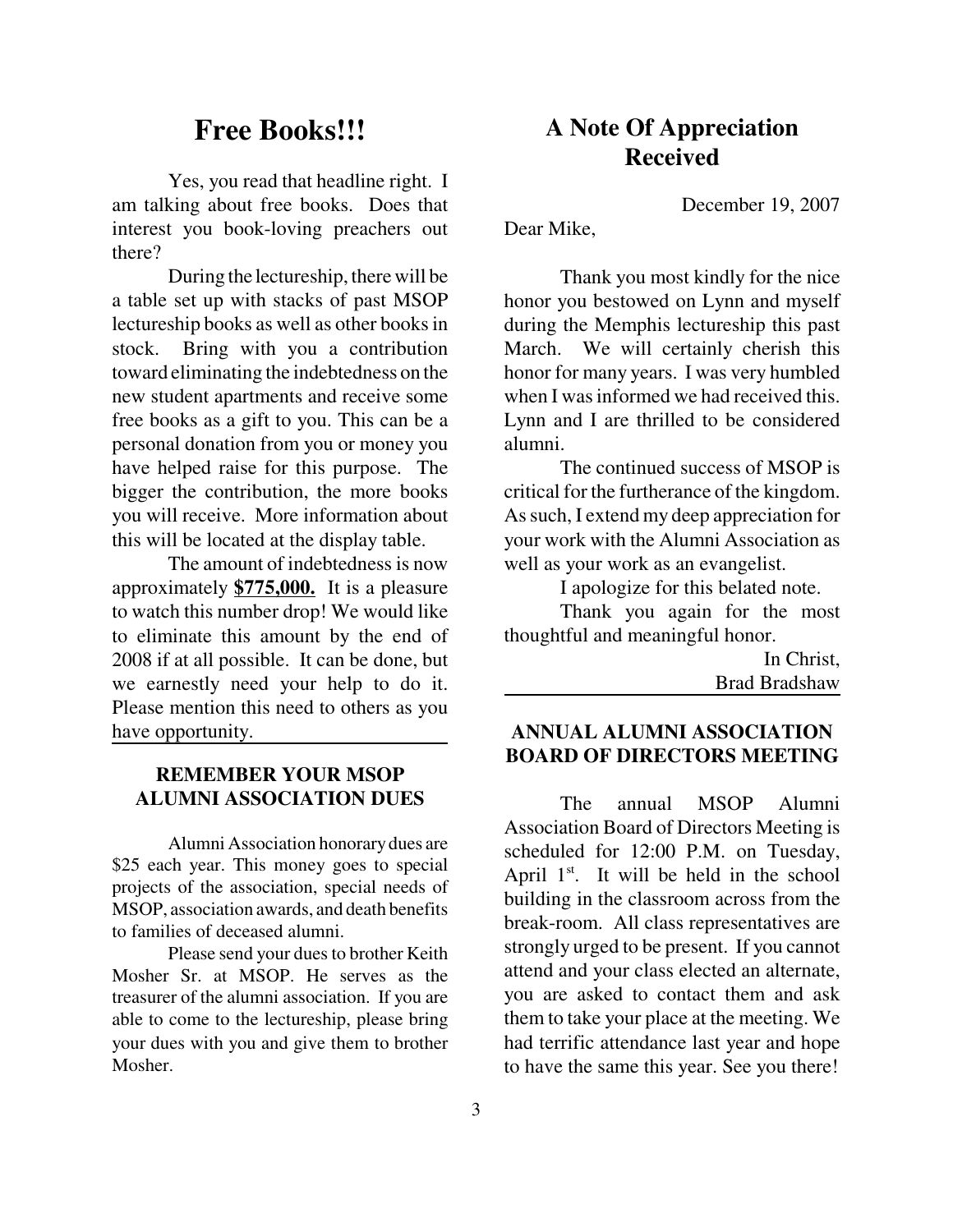#### FORTY-SECOND ANNUAL LECTURESHIP MARCH 30-APRIL 3, 2008 THEME: "STRENGTHENING THE HEART" MEMPHIS SCHOOL OF PREACHING 3950 Forest Hill Irene Road, Memphis, TN 38125-2560

#### SUNDAY, MARCH 30, 2008

| 9:30-10:20 A.M. He Shall Strengthen Your Heart: An Exposition of Psalm 31 |                    |  |
|---------------------------------------------------------------------------|--------------------|--|
|                                                                           | David Sain         |  |
| 10:30-11:30 A.M. The Heart Of The Preacher                                | Barry Grider       |  |
| 5:30-6:00 P.M. CONGREGATIONAL SINGING                                     |                    |  |
| 6:00-7:00 P.M. The Heart That Trusts God Though Reproached By Enemies     |                    |  |
|                                                                           | Glenn Posey        |  |
| <b>MONDAY, MARCH 31, 2008</b>                                             |                    |  |
| 8:30-8:50 A.M. CHAPEL (Forest Hill) 1 Corinthians 16:13                   | Kyle Gilpin        |  |
| 9:00-9:50 A.M. Strengthen Thou Me According Unto Thy Word                 | B. J. Clarke       |  |
| 10:00-10:50 A.M. Gaining Strength Through Worship                         | Terry Claunch      |  |
| CLASS* Growing Stronger In Personal Work                                  | James Parker       |  |
| 11:00-11:50 A.M. Helping Our Neighbors To Be Stronger                     | Glenn Hitchcock    |  |
| LADIES* Seeing God Through The Tears (Women Only)                         | Jane McWhorter     |  |
| 11:50-1:30 P.M. LUNCH                                                     |                    |  |
| 1:30-2:20 P.M. Practicing Pure Religion.                                  | Mike McDaniel      |  |
| LADIES* The Heart Of A Christian Mother (Women Only)                      | Tanya Silcox       |  |
| 2:30-3:20 P.M. Equipping Ourselves For Financial Challenges               | Jimmy Palmer       |  |
| CLASS* Withstanding Evil Influences In The Work Place                     | Eugene Jenkins     |  |
| 3:30-4:00 P.M. OPEN FORUM                                                 | Garland Elkins     |  |
| 4:00-6:30 P.M. INTERMISSION                                               |                    |  |
| 6:30-7:00 P.M. CONGREGATIONAL SINGING                                     |                    |  |
| 7:00-8:00 P.M. The Heart That Shows Mercy                                 | Dan Winkler        |  |
| TUESDAY, APRIL 1, 2008                                                    |                    |  |
| 8:30-8:50 A.M. CHAPEL (Forest Hill) Philippians 4:13                      | Dwayne Butler      |  |
| 9:00-9:50 A.M. Maintaining Biblical Balance                               | Don Blackwell      |  |
| 10:00-10:50 A.M. Trusting God's Providence                                | Gary Hampton       |  |
| CLASS* Choosing A Mate Who Will Make You Stronger                         | Kevin Beard        |  |
| 11:00-11:50 A.M. They Shall Bring Forth Fruit In Old Age                  | Curtis A. Cates    |  |
| LADIES* A Word Fitly Spoken (Women Only)                                  | Jan Beard          |  |
| 11:50-1:30 P.M. LUNCH                                                     |                    |  |
| 1:30-2:20 P.M. "Don't Ever Give Up!"                                      | Bob Spurlin        |  |
| LADIES* When Loved Ones Go Astray (Women Only)                            | Tish Clarke        |  |
| 2:30-3:20 P.M. Having A Strong Eldership                                  | <b>Billy Bland</b> |  |
| CLASS* Maintaining Strength In Times Of Temptation                        | A. J. Cox          |  |
| SEMINAR FOR PROSPECTIVE STUDENTS AND SUPPORTERS                           |                    |  |
|                                                                           | (MSOP CHAPEL)      |  |
| 3:30-4:00 P.M. OPEN FORUM                                                 | Garland Elkins     |  |
| 4:00-6:30 P.M. ALUMNI AND FRIENDS DINNER                                  |                    |  |
| (FELLOWSHIP HALL)                                                         |                    |  |
| 6:30-7:00 P.M. CONGREGATIONAL SINGING                                     |                    |  |
| 7:00-8:00 P.M. The Heart That Is Lonely                                   | Tom Holland        |  |

*Editor's Note: The 2008 MSOP CD will sell for \$30 this year. You can get it AND the lectureship book for \$40 – a great deal!* 

There have been some changes in the schedule this year. Please let us know if you like the changes.

The only dinner scheduled will be the annual alumni and friends dinner on Tuesday at 4:00 P.M. This will allow more free time for our out of town visitors to visit friends, go out to eat, shop, etc.

Please notice that singing will be at 6:30

#### WEDNESDAY, APRIL 2, 2009

| WEDNESDAY, APRIL 2, 2008                                               |                       |
|------------------------------------------------------------------------|-----------------------|
| 8:30-8:50 A.M. CHAPEL (Forest Hill) 2 Timothy 2:1                      | Morne Stephanus       |
| 9:00-9:50 A.M. The Lord Is My Strength                                 | Paul Sain             |
| 10:00-10:50 A.M. On The Mission Field.                                 | Rod Rutherford        |
| CLASS* Having Strong Deacons                                           | Charles Broyles       |
| 11:00-11:50 A.M. Rearing Children With Healthy Hearts                  | Mark Mosher           |
| LADIES* The Heart Of Her Husband Trusts In Her (Women Only) Keri Sayle |                       |
| 11:50-1:30 P.M. LUNCH                                                  |                       |
| 1:30-2:20 P.M. Fighting "The Battle Of Armageddon"                     | James Hudley          |
| LADIES* Essentials For Strong Bible Class Teachers (Women Only)        |                       |
|                                                                        | Christa Mangrum       |
| 2:30-3:20 P.M. Building And Repairing Our Homes                        | Jerry Martin          |
| CLASS* The Christian Response To National Crises                       | Patrick Morrison      |
| 3:30-4:00 P.M. OPEN FORUM                                              | Garland Elkins        |
| 4:00-6:30 P.M. INTERMISSION                                            |                       |
| 6:30-7:00 P.M. CONGREGATIONAL SINGING                                  |                       |
| 7:00-8:00 P.M. The Heart That Grieves                                  | Keith A. Mosher, Sr.  |
| THURSDAY, APRIL 3, 2008                                                |                       |
| 8:30-8:50 A.M. CHAPEL (Forest Hill) Ephesians 6:10                     | Josh Richardson       |
| 9:00-9:50 A.M. Keeping The Local Congregation Strong                   | Wade Webster          |
| 10:00-10:50 A.M. When Bad News Comes                                   | Ed Smith              |
| CLASS* Standing Against The Threats Of Atheism                         | <b>Bob Pritchard</b>  |
| 11:00-11:50 A.M. Drugs, Immorality, Violence, And Suicide              |                       |
| Are Not The Answer                                                     | Dan Cates             |
| LADIES* Facing Responsibility As A Caregiver (Women Only)              | Irene Taylor          |
| 11:50-1:30 P.M. LUNCH                                                  |                       |
| 1:30-2:20 P.M. Preparing For The Future Storms Of Life                 | John Barcus           |
| LADIES* Strengthening The Preacher's Wife (Women Only)                 | Celicia Grider        |
| 2:30-3:20 P.M. Remembering The Foundations Of Faith                    | Gary McDade           |
| CLASS* Strengthening Our Sisters In Christ                             | Dan Dawson            |
| 3:30-4:00 P.M. OPEN FORUM                                              | Garland Elkins        |
| 4:00-6:30 P.M. INTERMISSION                                            |                       |
| 6:30-7:00 P.M. CONGREGATIONAL SINGING                                  |                       |
| 7:00-8:00 P.M. The Heart That Anticipates The Blessings Of Heaven.     |                       |
|                                                                        | Robert R. Taylor, Jr. |
|                                                                        |                       |
|                                                                        |                       |

\*ALL Classes (Including Ladies Classes) Meet In Room 405 In The School Building.

P.M. with the evening speaker at 7:00 P.M. This will allow us to get out earlier in the evening.

The amount of classes during the day has been reduced which should increase the attendance at those scheduled. All classes will now meet in Room 405 in the School Building. This is the former library and is a spacious room. *Ladies classes will also meet there.*

 Bookstore displays will be open in the Fellowship Hall from 8:30 A.M. until 4:00 P.M. each day and from 8:00 P.M. until 8:30 P.M. each evening.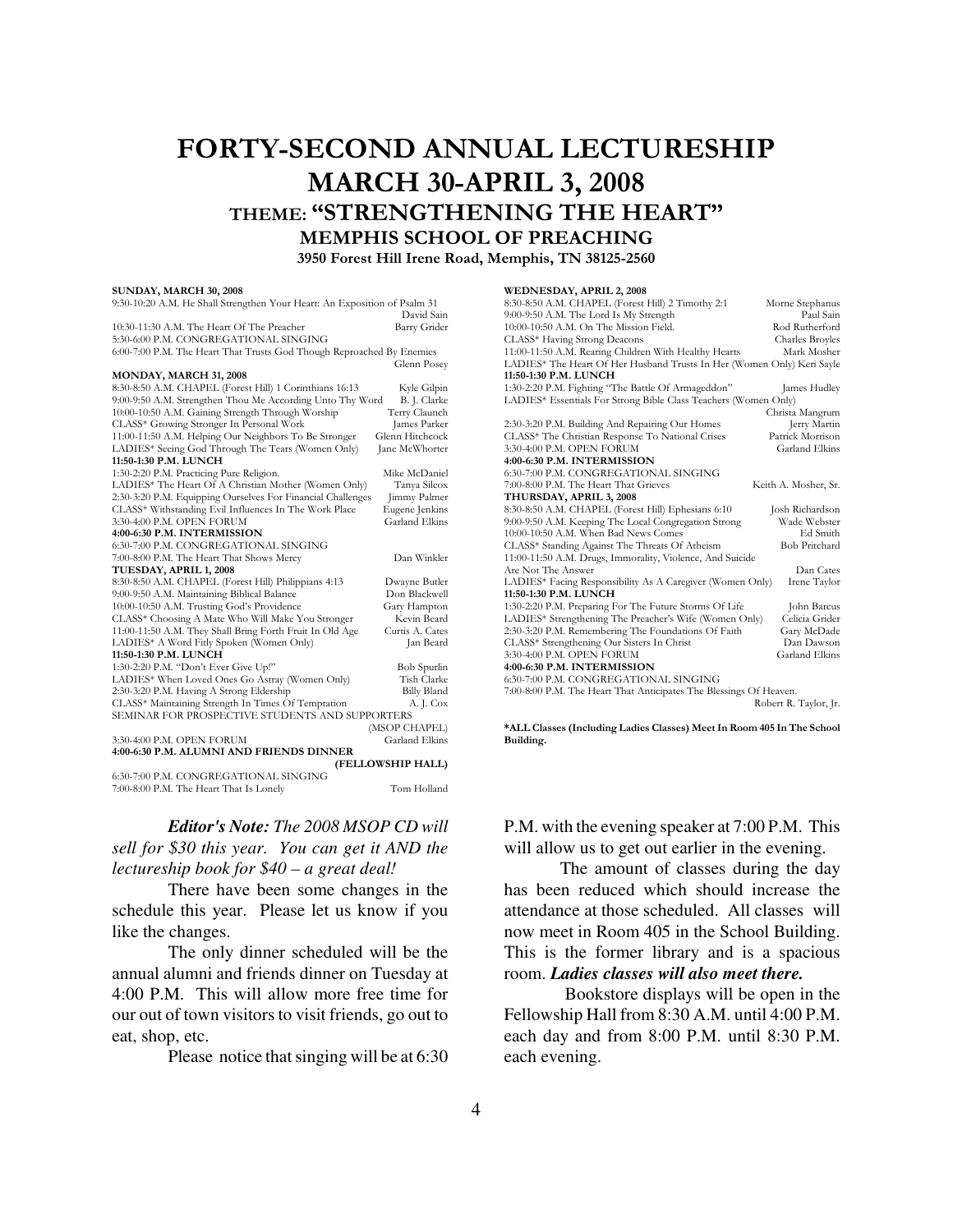## THE METRO MANILA SCHOOL OF PREACHING SEEKING SUPPORT TO SAVE SOULS

*Ronnie Scherffius*

In June 1996, Gideon Rodriguez, preacher for the Capitol City Church of Christ, Quezon City, Philippines, announced his desire to the congregation to house a school of preaching, similar to the Memphis School of Preaching. In December of 1997, brethren from the United States, including Ira Y. Rice, Jr., Garland Elkins, and Barry Grider, expressed their pleasure in the project and entered into fellowship in this evangelistic endeavor. Returning to the states, brother Rice and others actively began securing supporters for the work and sought diligently for a sponsoring congregation. It was not until December 1999 that the Looxahoma Church of Christ in Looxahoma, Mississippi, a congregation which already served as the sponsoring congregation for Gideon Rodriguez's personal support, agreed to serve as sponsoring congregation. In March of 2000, Gideon traveled to the United States for the purpose of involving himself in raising the needed support still lacking. The school began regular classes in the fall of 2000 and continues today training Filipino men from various villages to preach the gospel to their own countrymen.

In December 2006, the elders of the church at Looxahoma made the decision to relinquish sponsorship of both Metro Manila School of Preaching (MMSOP) and Gideon Rodriguez's personal support. This move on their part opened the door for another congregation to involve themselves in a tremendous evangelistic work in a country that is considered by many to be one of the most favorable and receptive to the gospel at this time. The Philippine islands total some

115,874 square miles on which a population of 86.6 plus million people reside. The capital city of Manila has a population of 10.4 million with the suburbs of Metro-Manila adding another 4 million. To put these numbers into proper perspective consider the following: the land area of Tennessee is 41,222 sq. miles with a population of 5,797,289 (140.64 persons/sq. mile) and the state of Texas has a land area of 268,601 sq. miles with a population of 21,779,893 (81.09 persons/sq. mile). Compare these figures to the Philippines which has roughly 748 persons/sq. mile.

While population figures demonstrate the great need for the gospel in this country, the religious population shows the great need for the training of Filipino men to soundly proclaim the gospel. According to a 2000 census, statistics for religious groups in the Philippines are: Roman Catholics 80.9%; Evangelical and other 7.3%; Muslim 5%; Iglesia ni Kristo (a Filipino version of the Mormon Church) 2.3%; other 3.8%. Of these numbers, the Lord's church represents less than .05% of the religious population in the Philippines!

Gideon Rodriguez is more than qualified for his role as Director of MMSOP. In addition to serving as director and full-time instructor of the school, Gideon is a 1992 graduate of the Memphis School of Preaching where he received the "Outstanding Student" award. He has been preaching since 1982 and has held no less than five public debates including one with a Muslim cleric in defense of the Bible. Gideon has also served on the Philippine Bible Society, a non-profit non